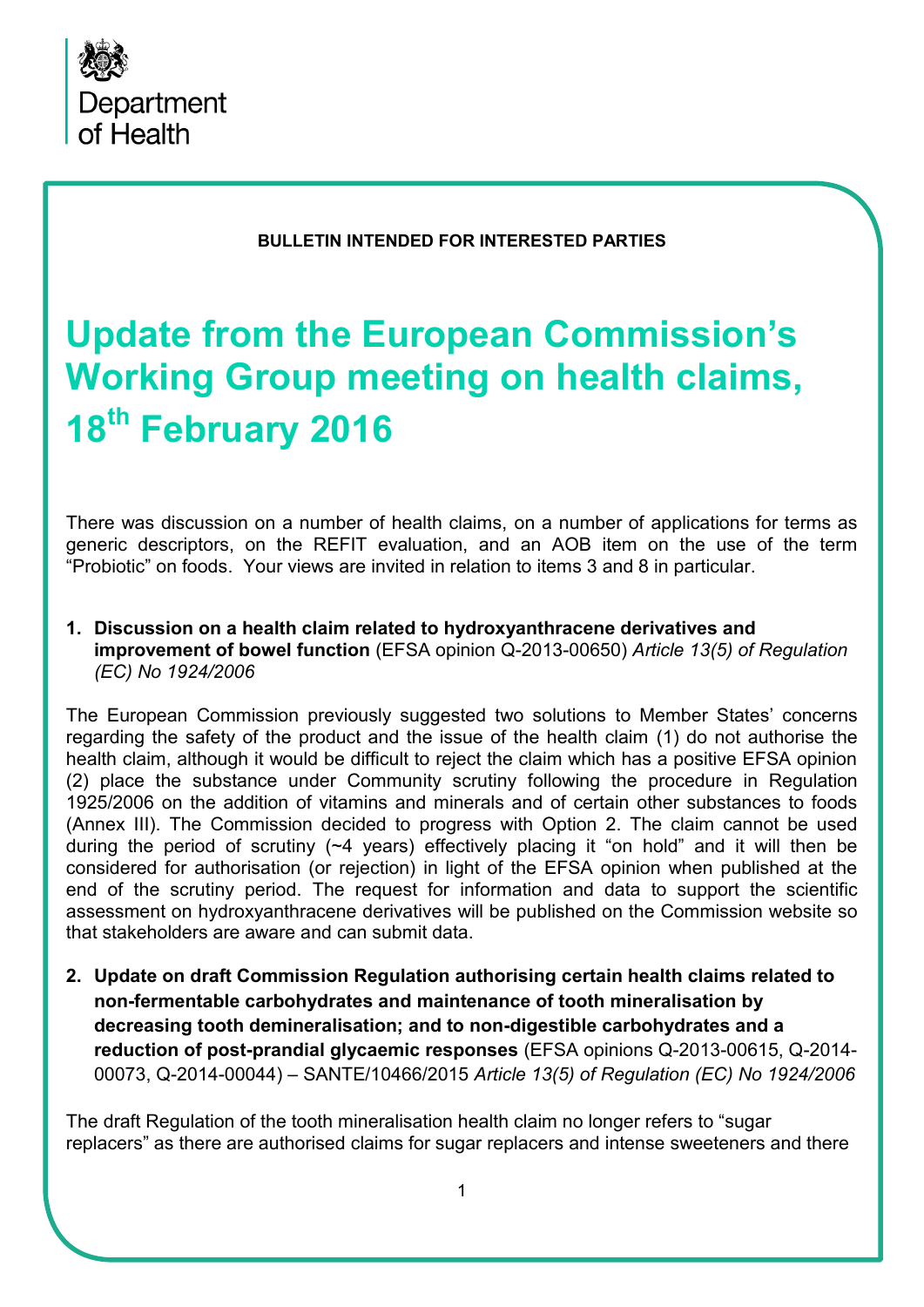is no need to include them again in these health claims. Regarding the claim "*Consumption of foods containing non-digestible carbohydrates instead of sugars induces a lower blood glucose rise after their consumption compared to sugar containing foods*", following a question on fibre it was clarified that not all non-digestible carbohydrates are considered as fibre and it would limit the scope of the health claim to refer to fibre. The two claims will be authorised.

**3. Discussion on a draft Commission Regulation authorising a health claim related to lactitol and maintenance of normal defecation** (EFSA opinion Q-2015-00375) – SANTE/10219/2016 *Article 13(5) of Regulation (EC) No 1924/2006*

EFSA gave a positive opinion on the claim "*Lactitol can contribute to normal defecation*" and one of the Member States asked whether more consumer friendly wording for the claim such as "lactitol contributes to normal bowel function" could be considered. Any alternative wording will need to be considered in light of the science as it needs to be accurate. Some Member States raised concerns regarding the safety of lactitol (a polyol) and suggested more detailed conditions of use and safety warnings may be necessary, such as 'not suitable for children'. Comments are welcome by 28 February.

If you have any comments on the draft Regulation, the wording of the claim and the conditions of use, please email your views to [nutritionlegislation@dh.gsi.gov.uk](mailto:nutritionlegislation@dh.gsi.gov.uk) by **28 February 2016.** 

**4. Discussion on a draft Commission Regulation refusing to authorise a health claim made on foods and referring to the reduction of disease risk, related to short-chain fructooligosaccharides from sucrose and maintenance of normal defecation** (EFSA opinion Q-2015-00377) – SANTE/10220/2016 *Article 13(5) of Regulation (EC) No 1924/2006*

Although the health claim 'short-chain fructooligosaccharides maintain intestinal regularity' was proposed by the applicant, upon a request from EFSA the applicant confirmed that the claimed effect refers to maintenance of normal defecation. The health claim received an EFSA negative opinion as a cause and effect relationship had not been established between the consumption of the food constituent and the effect; the claim will not be authorised.

**5. Discussion on a draft Commission Regulation refusing to authorise a health claim made on foods and referring to the reduction of disease risk, related to Anxiofit-1 and reduction of subthreshold and mild anxiety** (EFSA opinion Q-2015-00006) – SANTE/10221/2016 *Article 14(1)(a) of Regulation (EC) No 1924/2006*

The health claim received an EFSA negative opinion as a cause and effect relationship had not been established between the consumption of the food constituent and the effect; the claim will not be authorised.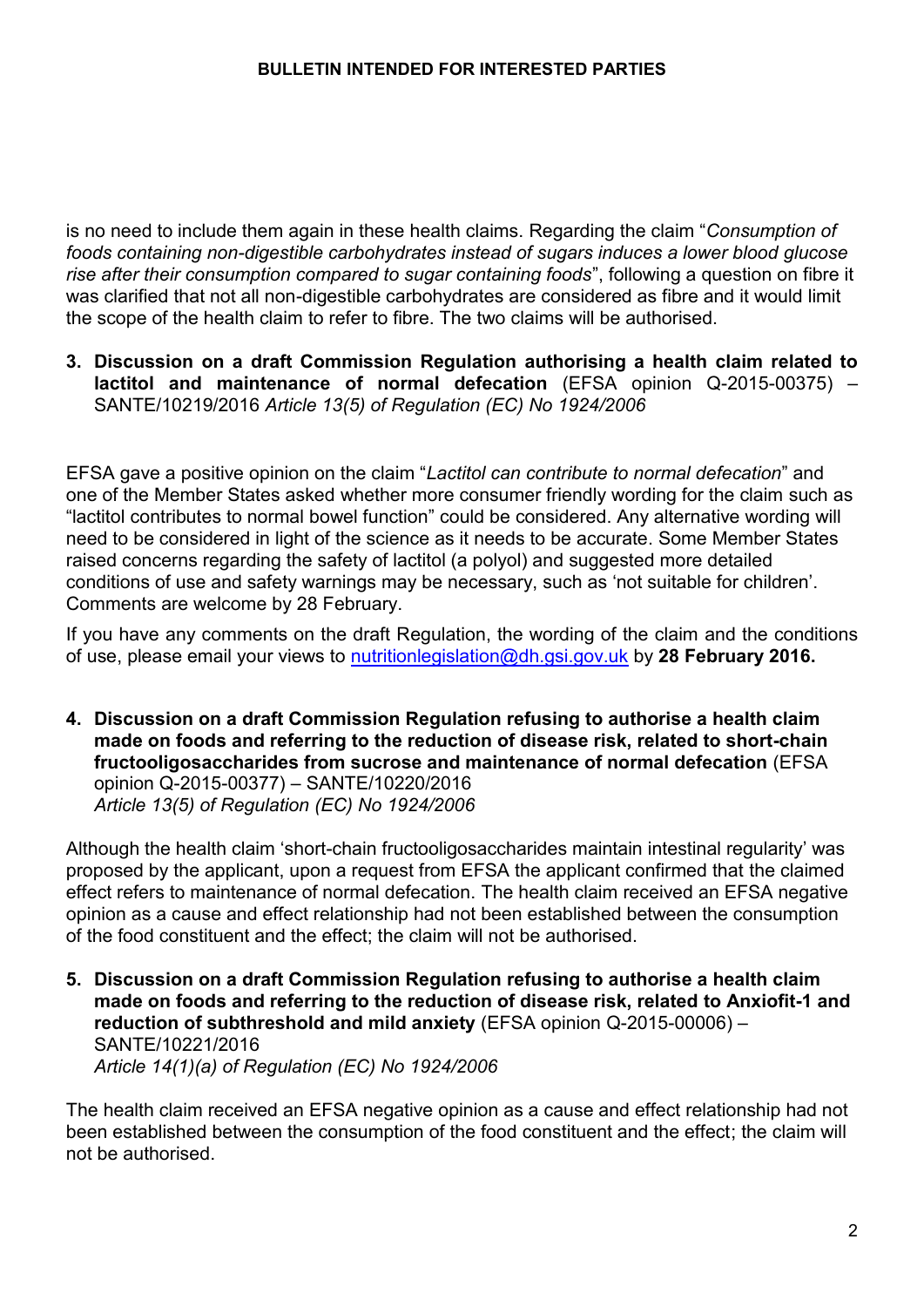**6. Discussion on a draft Commission Regulation refusing to authorise a health claim made on foods and referring to children's development and health, related to Equazen eye q® and improving reading ability** (EFSA opinions: Q-2014-00462) - SANTE/12498/2015 *Article 14(1)(b) of Regulation (EC) No 1924/2006* 

The health claim received an EFSA negative opinion as a cause and effect relationship had not been established between the consumption of the food constituent and the effect; the claim will not be authorised.

**7. Discussion on a draft Commission Regulation authorising a health claim made on foods and referring to children's development and health, related to vitamin D and normal function of the immune system** (EFSA opinions: Q-2014-00826) - SANTE/12500/2015 *Article 14(1)(b) of Regulation (EC) No 1924/2006* 

EFSA previously assessed a claim on vitamin D and contribution to the normal function of the immune system with a favourable opinion (2010) where the target population was the general population. For this claim targeting children, EFSA considered that vitamin D plays a regulatory role in the functioning of the immune system and that the role of vitamin D in the functioning of the immune system applies to all ages, including children. In order to bear the claim, a food should be at least a source of vitamin D as per the Annex to Regulation (EC) No 1924/2006. The target population is children from 3 to 18 years of age and tolerable Upper Intake Levels have been established for vitamin D in this age group, set at 50 µg/day for children aged 1 to 10 years and 100 μg/day for adolescents aged 11 to 17 years (same as for adults). The health claim will be authorised.

**8. Generic Descriptors – Discussion on a draft Commission Regulation concerning the first applications for generic descriptors** *Article 1(4) of Regulation (EC) No 1924/2006*

The draft proposal lists the applications for generic descriptors that Member States consider acceptable to date. Regarding "Tonic" as used for tonic water, there will be some amendments to more accurately reflect the linguistic variations used in all Member States. There were no comments on the generic descriptor "Biscotto salute" for use on rusk-type bakery products. The draft Regulation listing the generic descriptors "Tonic" and "Biscotto salute" will progress to Standing Committee for a vote.

For the applications on "Hustenbonbon", 'Hustenstopper' 'Hustensirup' and 'Hustenzuckerl', a request was made to include other related applications at the same time for authorisation, which will include "cough drop". If there are other similar terms that the UK industry would like to use on their products, e.g. "cough candy", please contact our mailbox [nutritionlegislation@dh.gsi.gov.uk](mailto:nutritionlegislation@dh.gsi.gov.uk) **as soon as possible** and we will coordinate with other

Member States leading on this application.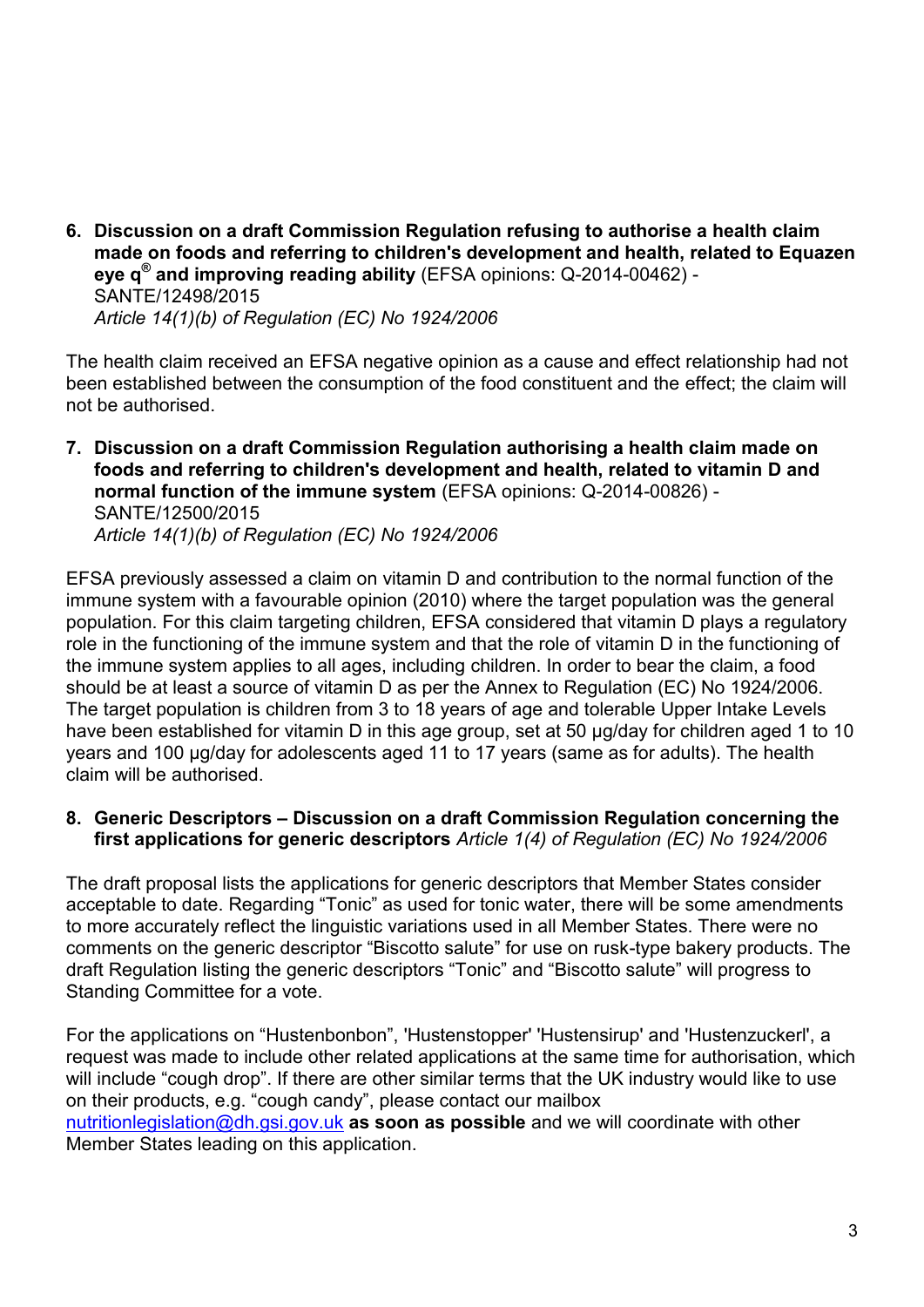### **9. REFIT Evaluation of a) Regulation (EC) No 1924/2006 on nutrition and health claims made on food with regard to nutrient profiles and health claims made on plants and their preparations and of b) the general regulatory framework for their use in foods**

The Commission provided an update regarding the REFIT proposal which will focus on evaluating the need for nutrient profiles and the issue of on-hold health claims made on plants/botanicals. The list of questions to be investigated by the contractor was considered and Member States were asked to submit any additional questions by the following day.

The final report will be expected by the end of 2017 and will pave the way for an action plan. The next steps could be a revision of the Regulation, withholding parts of the Regulation, or a new piece of legislation. The review will feed into the wider evaluation of the Regulation in the future. The roadmap can be found on the following link:

*[http://ec.europa.eu/smart](http://ec.europa.eu/smart-regulation/roadmaps/docs/2015_sante_595_evaluation_health_claims_en.pdf)[regulation/roadmaps/docs/2015\\_sante\\_595\\_evaluation\\_health\\_claims\\_en.pdf](http://ec.europa.eu/smart-regulation/roadmaps/docs/2015_sante_595_evaluation_health_claims_en.pdf)*

# **AOB**

**Q1.** With reference to (i) mandatory nutrition labelling under the food information to consumers Regulation (which comes into force December 2016) and (ii) requirements under the EU Directive 2001/113/CE relating to fruit jams, jellies and sweetened chestnut purée, Member States views were sought on whether it will be necessary to provide the total sugar content measured by refractometer in addition to the total sugar content for nutrition labelling, adding that the figures will differ and may be confusing for consumers. It was concluded that both are required under the separate legislation, but, where a nutrition claim is made for sugars, there is an exemption on the need to indicate the sugar value determined by refractometer.

**Q2.** The use of the term "Probiotic" on foods was discussed and a number of Member States called upon the Commission to set up a sub-group of the working group on health claims to consider options which may provide a solution to the current impasse which is stifling the research, innovation and marketing of probiotic foods in Europe. The Commission had some sympathy with industry regarding the current situation, but would need political clearance on any proposals. The Commission took note of the Member States who supported the initiative and asked for views from others, particularly those who would be unable to support the initiative as it will be critical to have a coherent position to move forward.

## **Prepared by Nutrition Legislation Team, Obesity & Food Policy Branch, Health & Wellbeing Division**